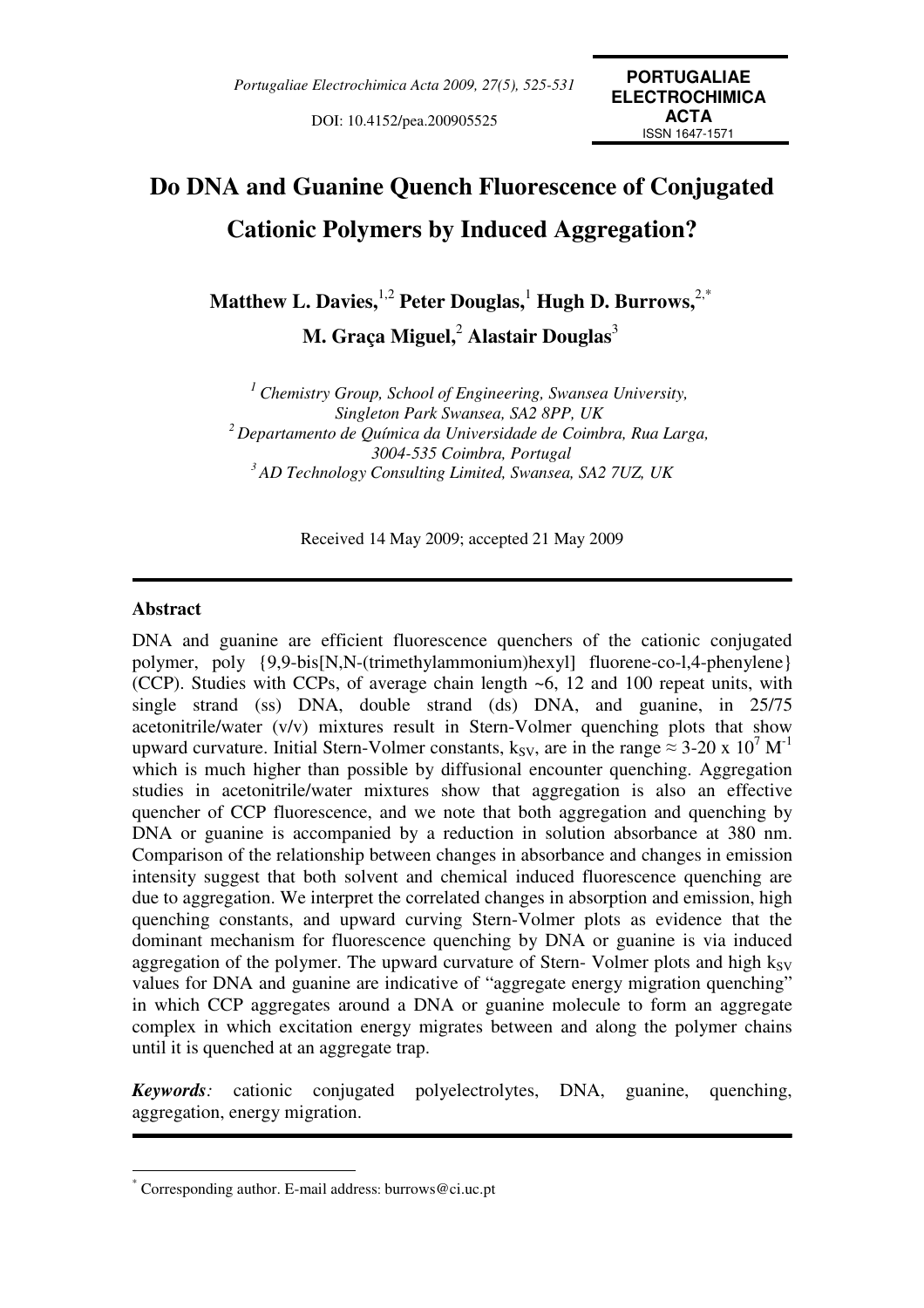#### **Introduction**

Cationic conjugated polyelectrolytes (CCPs) are currently the subject of a great deal of research due to their valuable optical and electronic properties [1-5]. There is also research on CCPs as potential DNA biosensors arising from the potential for electrostatic interactions with the phosphate groups of DNA [6,7]. In particular, emphasis has recently focussed on the potential of cationic conjugated polymers (CCPs) in sequence specific DNA assays [8-10]. Such sequence specific assays can be designed by combining the electrostatic interactions between cationic conjugated polymers and negatively charged DNA with appropriate recognition of base pairs, using, for example, protein nucleic acids (PNA), and resonance energy transfer [2,11].

In this study we examine the absorption and fluorescence properties of three fluorescent cationic conjugated polymers (CCPs), poly {9,9-bis[*N,N,N*- (trimethylammonium)hexyl] fluorene-*co*-l,4-phenylene}(Fig. 1) of varying chain lengths, in water/acetonitrile mixtures, and in the presence of DNA and guanine. The chemical structure of this CCP is useful as the responsive basis for biological and chemical detection designs based on optical properties since it allows for effective electronic coupling and thus fast intra- and interchain energy transfer, important because the polymer chain can act as a path for the transfer of excitation energy to energy acceptors and quenchers.



**Figure 1**. Structure of CCP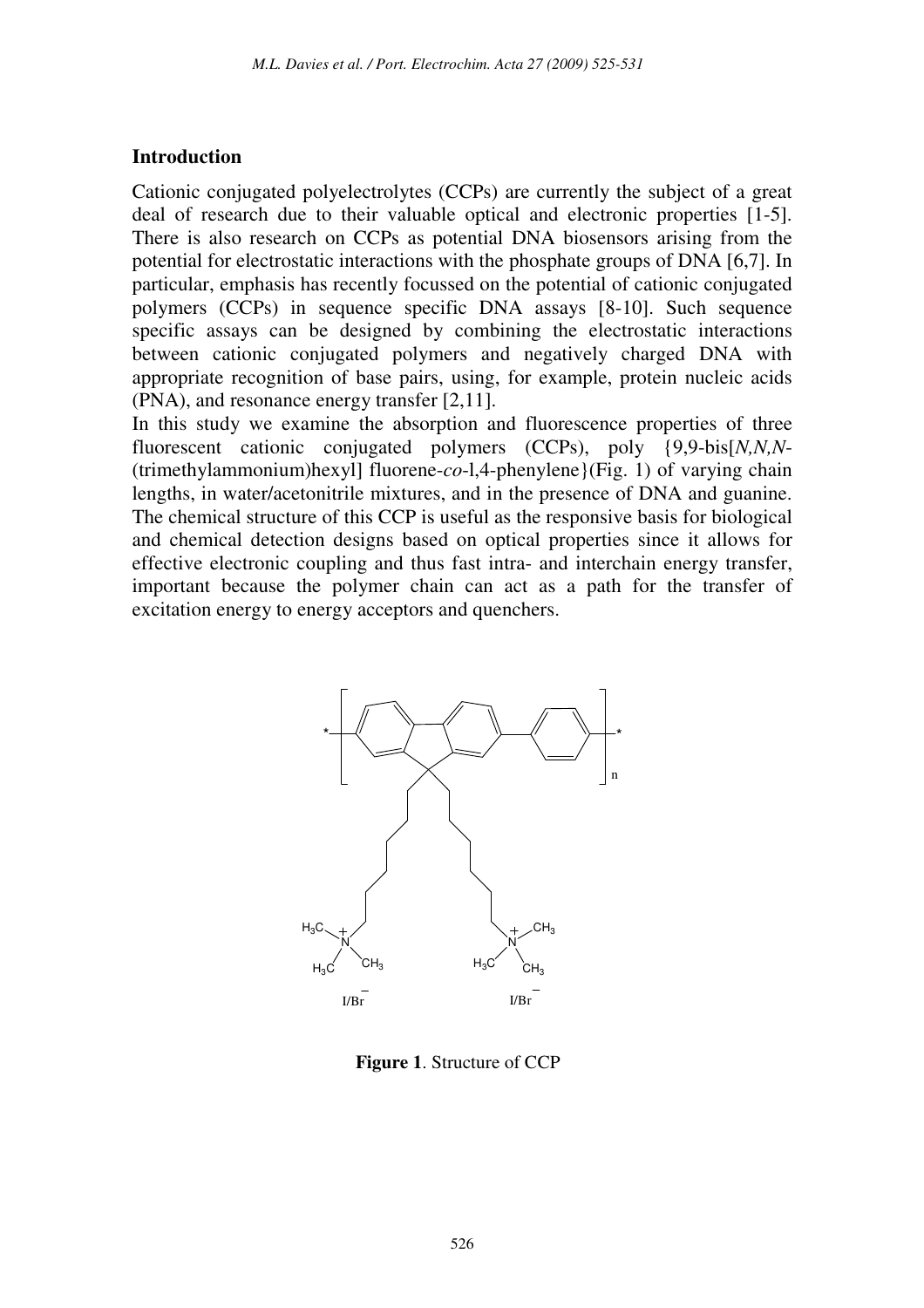# **Experimental**

#### *Materials*

Bacteriophage T4 DNA (165.6 kilobase pairs, contour length of 57  $\mu$ m) was purchased from Wako Nippon Gene. The three conjugated cationic polyelectrolytes {9,9-bis[N,N-(trimethylammonium)hexyl] fluorene-*co*-l,4 phenylene}(Fig 1), CCP-S (short), CCP-M (medium), and CCP-L (long) have average molecular weights,  $M_n$  of 3.5, 6.5, and 52 kg mol<sup>-1</sup> corresponding to average number of repeat units of 5.7, 12.4 and 99. Spectroscopic grade acetonitrile (Lab-Scan) and Millipore Milli-Q deionized water were used throughout.

# *Methods*

Absorption measurements were made using 1 cm quartz cuvettes on a Shimadzu UV-2100 spectrophotometer. Fluorescence spectra were measured in 1 cm quartz cuvettes on a Jobin Yvon-Spex Fluorolog 3-22 instrument with 4.0 nm excitation and emission slits. Fluorescence spectra were corrected for the spectral response of the light source (450 W xenon lamp) and detector. The fluorescence quantum yields were measured against α-4-oligothiophene ( $Φ<sub>f</sub> = 0.16$  in acetonitrile [12]), as standard using solutions of identical absorbance (0.37) with 379 nm excitation [13,14]. DNA concentrations used cover the range 0, 1.25 -12.4 x  $10^{-8}$  M in base pairs. Single stranded DNA (ssDNA) was produced from the double stranded DNA (dsDNA) so that the base pair concentrations were kept the same. Guanine concentrations were ca.  $1/5<sup>th</sup>$  of DNA since the guanine content of T4 DNA is known to be  $\sim$ 18% [15]. Stern-Volmer (SV) plots have been corrected for any changes in absorbance associated with change in solvent mixture or with the addition of DNA or guanine. Solvent mixtures are given as v/v.

# **Results and discussion**

# *Aggregation of CCPs in acetonitrile:water mixtures*

Figure 2a shows the absorption spectra for CCP-M in 25:75 and 1:99 acetonitrile:water. At low acetonitrile concentration the absorbance of the ca. 380 nm band  $(\epsilon_{380})$  is reduced, probably due to aggregation. The change in emission with increasing acetonitrile concentration for CCP-M in aqueous solution is shown in figure 2b. The emission intensity increases with acetonitrile concentration until ca. 25:75 acetonitrile/water after which there is no significant increase in intensity. Similar behaviour is also observed for CCP-S and CCP-L. We attribute both the increase in  $\Phi_f$  and increase in  $\varepsilon_{380}$  to the break up of polymer aggregates. It is thought that all the CCPs are still aggregated to some extent even in 25:75 acetonitrile:water. Since we wanted to use the minimum amount of acetonitrile that gave a high  $\Phi_f$  25:75 acetonitrile/water was used as solvent in all the DNA quenching experiments. In this solvent mixture  $\Phi_f$  values are: CCP-S = 0.28, CCP- $M = 0.34$  and CCP-L = 0.36.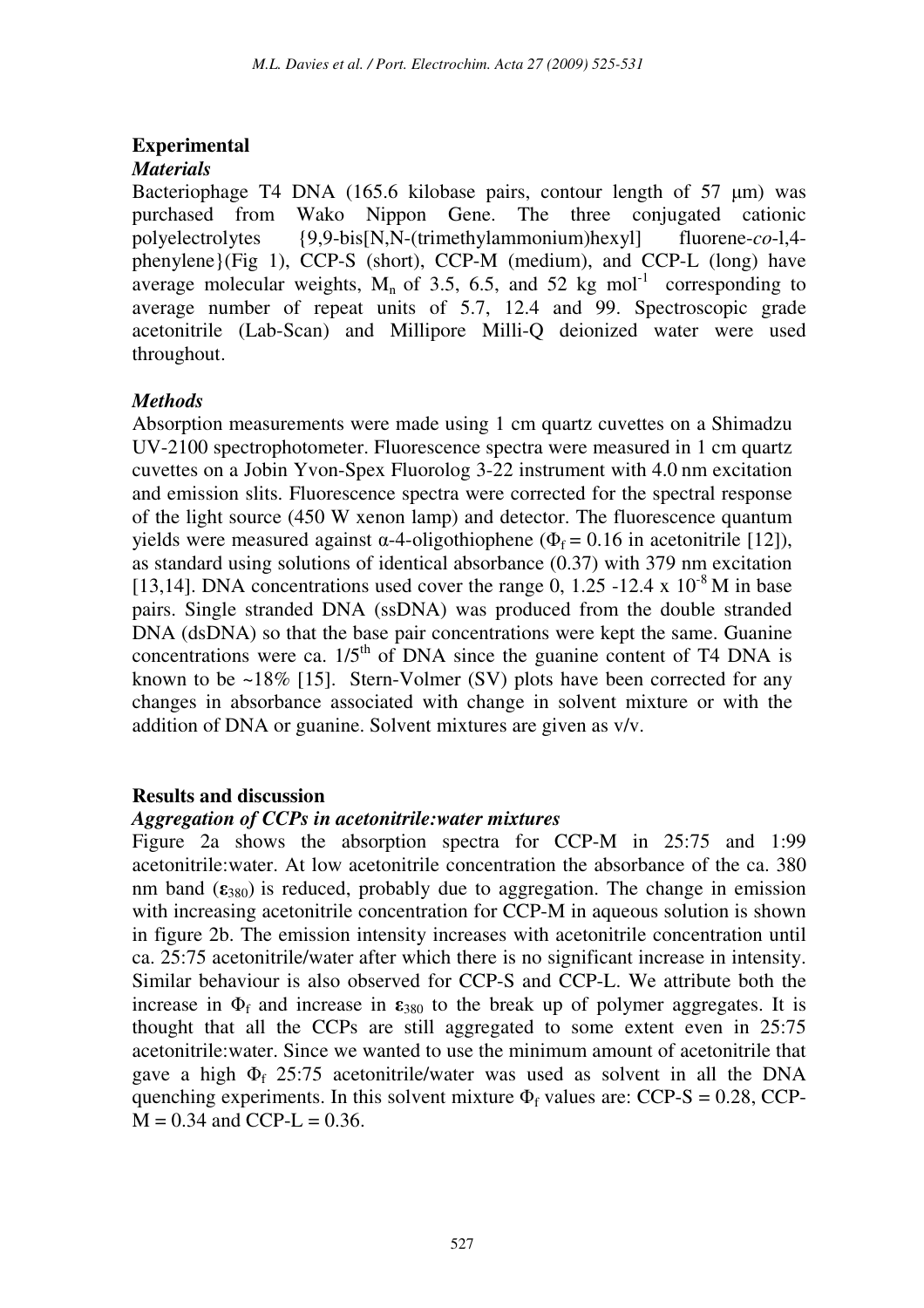

**Figure 2. a)** Absorption of CCP-M in 1:99 and 25:75 acetonitrile:water. **b)** Change in emission of CCP-M with solvent composition.

#### *Interaction of CCPs with DNA and guanine*

Addition of DNA or guanine to CCPs gives a decrease in both the absorption and emission intensity (Fig. 3).



**Figure 3**. Change in absorption and emission of CCP-S with [dsDNA] increasing from 0 to  $12.4 \times 10^{-8}$  M base pairs.

Figure 4 shows typical Stern-Volmer plots; all show an upward curvature. Table 1 collects initial Stern-Volmer quenching constants  $(K_{SV})$  i.e. those for low quencher concentrations when the Stern-Volmer plots are reasonably linear.

**Ksv** values increase with CCP chain length. Given the short lifetime of CCP fluorescence (~500 ps) these quenching constants would give an apparent bimolecular quenching rate constant very much higher than the diffusion controlled limit for dynamic quenching.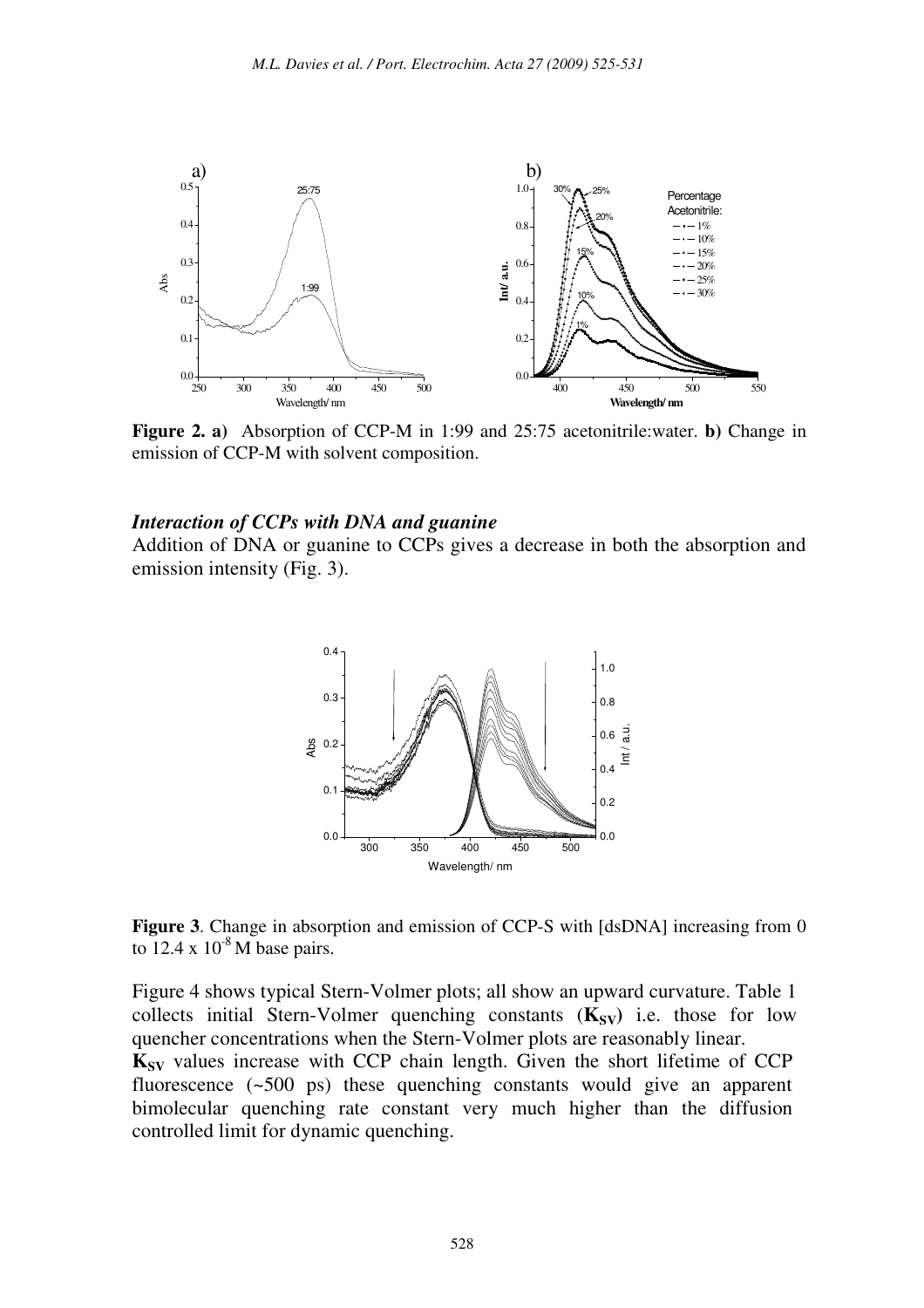

**Figure 4**. Stern-Volmer plots for quenching of CCP-L fluorescence by DNA.

|       | <b>Sample Quencher</b> |       |              |
|-------|------------------------|-------|--------------|
|       | <b>Guanine</b>         | dsDNA | <b>ssDNA</b> |
| CCP-S | 2.8                    | 2.9   | 4.3          |
| CCP-M | 5.3                    | 43    | 6.5          |
| CCP-L | 8.8                    | 96    | 18           |

**Table 1**. Initial Stern-Volmer quenching constants,  $K_{SV}$  /  $10^7$   $M$ <sup>-1</sup>.

Addition of either DNA or guanine also results in a reduction in  $\epsilon_{380}$  (figure 3). Recent fluorescence and atomic force microscopy studies indicate that DNA and CCP form structured aggregates in solution, and both the fluorescence quenching and changes in absorption caused by addition of DNA or guanine can be explained in this way [16]. Figure 5 shows a plot of the fractional change in emission intensity against fractional change in absorption intensity for CCP-L as either solvent mixture  $(I_{max}$  taken as that for 25:75 acetonitrile/water), or quencher concentration (with  $I_{max}$  taken as that for no quencher present) are varied. The two sets of data lie on a single trend line, suggesting that for both solvent changes and DNA/guanine addition the changes in emission intensity are associated with changes in absorption intensity, irrespective of whether these absorption changes are brought about by varying solvent or quencher concentration. This suggests that the quenching processes are also the same, i.e. the dominant mechanism for fluorescence quenching by DNA or guanine is via induced aggregation of the polymer. Such a mechanism is supported by the observation that the amount of quenching is linearly dependent upon quencher concentration, which gives the upward curving Stern-Volmer plots, and which suggests that each active quenching unit acts as an independent centre around which aggregation of the polymer can occur. We suggest that the high quenching constants arise from "aggregate energy migration quenching" in which CCP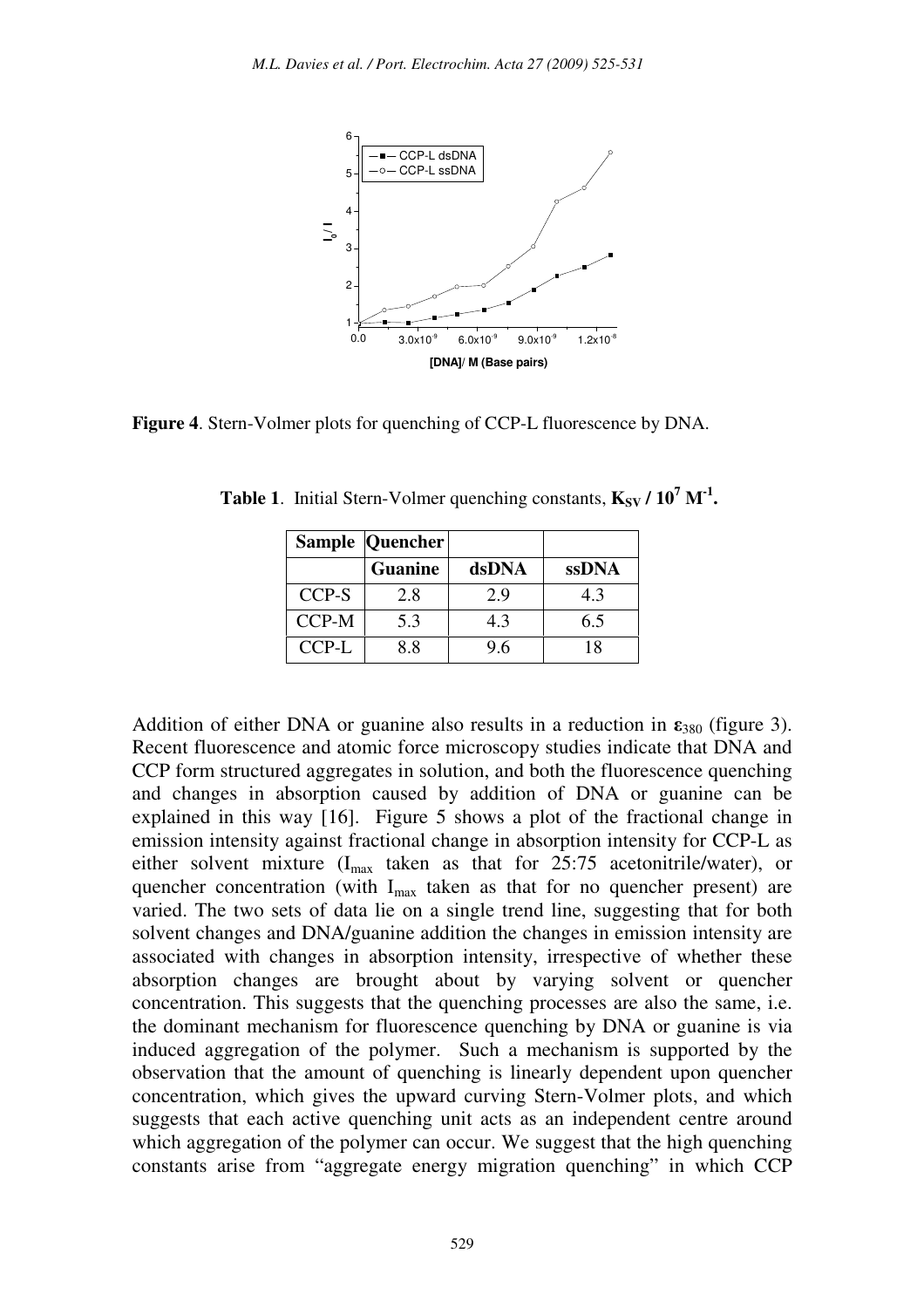alone, (in the case of solvent induced aggregation quenching), or CCP and DNA/guanine, (in the case of DNA or guanine aggregation quenching), form an aggregate complex in which excitation energy migrates between and along the polymer chains until it is quenched at an aggregate "trap".



**Figure 5**. Ratio of emission against ratio of absorbance for CCP-L for changes in solvent composition (open circles ) and quencher concentration (filled squares).

#### **Conclusions**

Use of acetonitrile as co-solvent breaks up aggregates of CCPs formed in water. This is reflected by a ~10 fold increase in fluorescence quantum yield, and a ca*.* twofold increase in absorption extinction coefficient at 380 nm. However, even at acetonitrile/water mixtures of ca. 25:75 there is evidence for aggregation. All CCPs are extremely sensitive to fluorescence quenching by dsDNA, ssDNA and guanine, with sensitivity increasing with chain length. In addition to quenching fluorescence, addition of these compounds also results in a reduction in absorption at 380 nm. We interpret the correlated changes in absorption and emission, high quenching constants, and upward curving Stern-Volmer plots as evidence that the dominant mechanism for fluorescence quenching by DNA or guanine is via "aggregate energy migration quenching" in which DNA induces aggregation of the polymer to give an aggregate complex in which excitation energy migrates between and along the polymer chains until it is quenched at an aggregate trap. We are currently evaluating this idea using a program previously developed for energy migration in mixed 1-2D arrays [17].

#### **Acknowledgment**

We are grateful to Professor U. Scherf and Dr R. Mallavia for the CCPs used in this study. This work was funded by CIPSNAC (contract number: MRTN-CT-2003-504932), NEONUCLEI, Swansea University and POCI/FCT/FEDER.